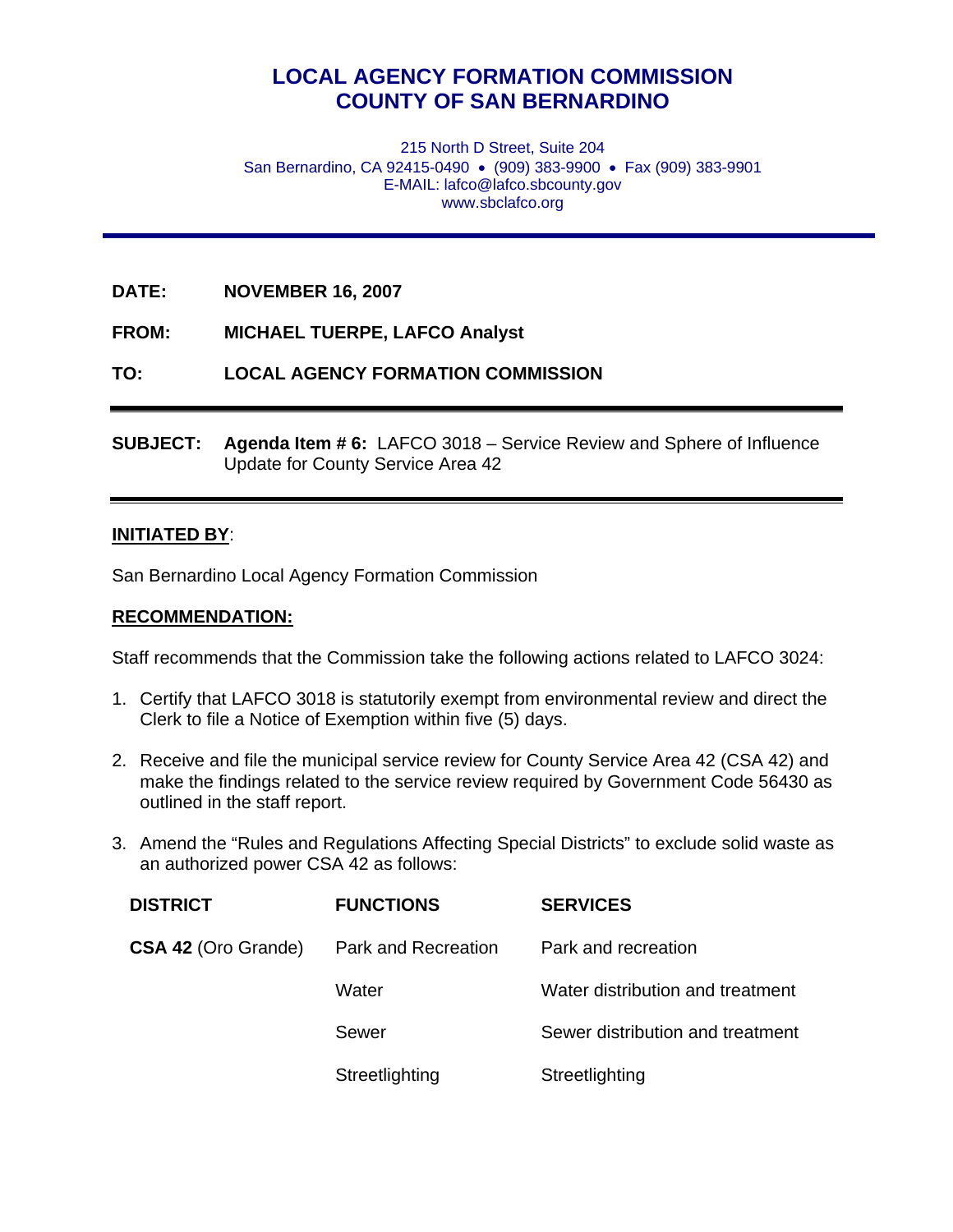- 4. Expand the sphere of influence of CSA 42 making its boundaries and sphere of influence coterminous as shown on the maps attached to this report.
- 5. Adopt LAFCO Resolution #2985 setting forth the Commission's findings and determinations.

## **BACKGROUND:**

At the October 24, 2007 hearing, the Commission continued consideration of LAFCO 3018 due to the need for essential County and Fire personnel to attend to the fires within southern California. No change in the recommendation has taken place in the interim. Attached are the original staff report, including a copy of the vicinity and location maps and Draft Resolution No. 2985 outlining the staff's recommendations.

On page 4 of the original staff report, staff indicated that it was unaware if CSA 42 received payment for water it transferred to other agencies. During the interim, information was received for the two most recent water sales: \$22,375 for FY 2004-05 transfers and \$27,060 for FY 2005-06 transfers. A breakdown is provided in the table below for those years. Data for later years is not yet available.

| <b>Transferred to</b> | <b>Amount of Transfer</b> | <b>Revenue Received</b> |
|-----------------------|---------------------------|-------------------------|
| CSA 64                | 50 Acre Feet (AF)         | \$6,250                 |
| CSA <sub>70</sub> C   | 29 AF                     | \$3,625                 |
| CSA 70J               | 50AF                      | \$6,250                 |
| CSA 70L               | 50AF                      | \$6,250                 |
| <b>TOTAL</b>          | 179 AF                    | \$22,375                |

#### **Transfers for Water Year 2004-05**

source: Mojave Water Agency. Request for Assignment of Carryover Right in Lieu of Payment of Replacement Water Assessments for the 2004-05 Water Year. May 24, 2006.

| <b>Transferred to</b> | <b>Amount of Transfer</b> | <b>Revenue Received</b> |
|-----------------------|---------------------------|-------------------------|
| CSA 64                | 75 Acre Feet (AF)         | \$12,375                |
| CSA 70J               | 79 AF                     | \$13,035                |
| CSA 70L               | $10 \text{ AF}$           | \$1,650                 |
| <b>TOTAL</b>          | 164 AF                    | \$27,060                |

#### **Transfers for Water Year 2005-06**

source: Mojave Water Agency. Request for Assignment of Carryover Right in Lieu of Payment of Replacement Water Assessments for the 2005-06 Water Year. May 23, 2007.

Additionally, the Local Agency Rate Comparison table on page 10 of the original staff report has been updated. The changes to the monthly meter charges, indicated in bold italic, include the 2008 increase for the Victorville Water District Improvement District #2 (formerly the Baldy Mesa Water District), and the meter charges for Hesperia Water District and CSA 42 were incorrectly identified in the previous staff report at their bi-monthly meter charge.

### **Table 4. Water Local Agency Rate Comparison (FY 2007-08)**